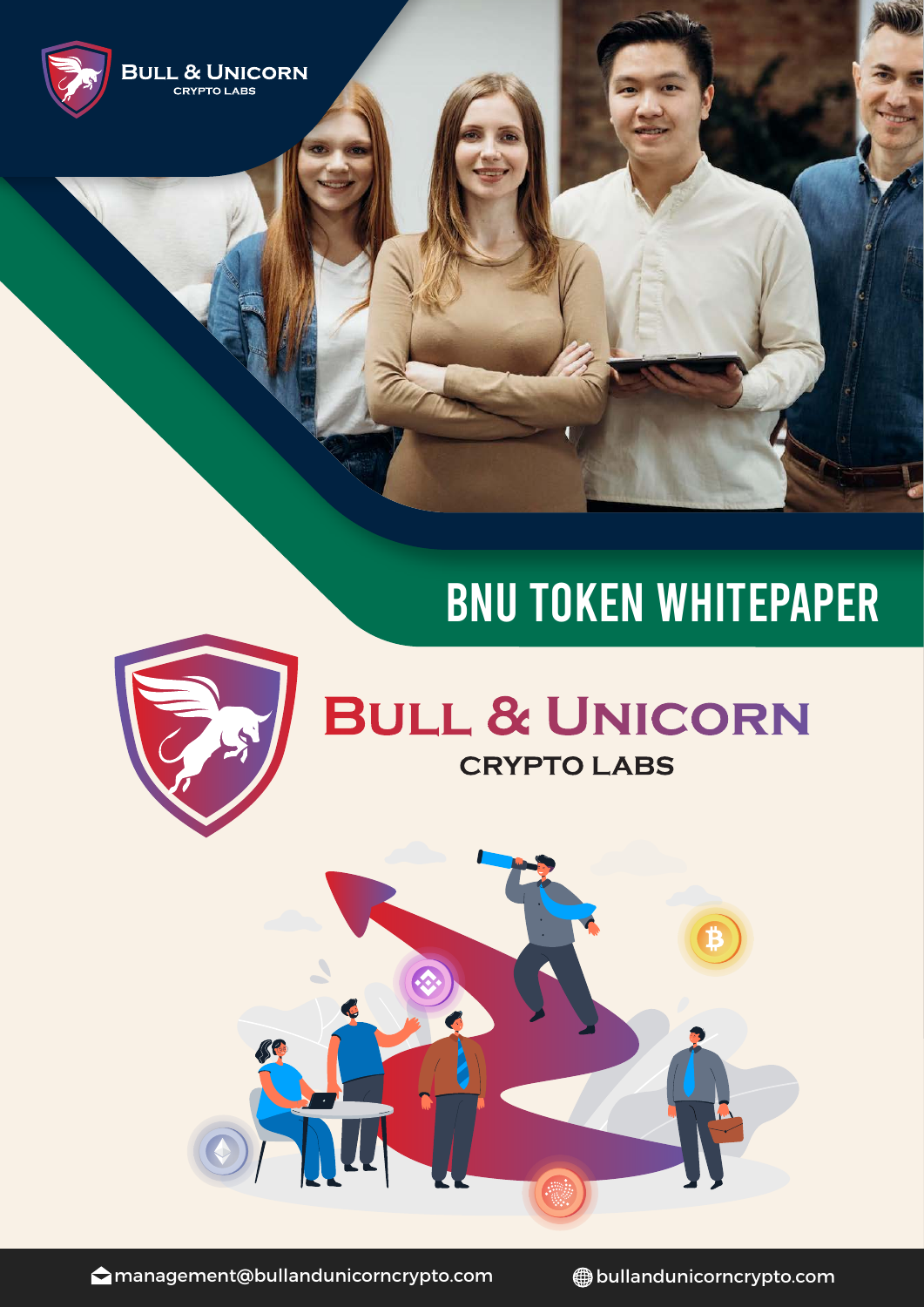

## **Offering An Array Of Services For Anyone Wanting To Be A Crypto Entrepreneur.**

We believe that cryptocurrencies will soon be the ultimate form of wealth in the next phase of the digital age and will also be the primary mode of payment for everyday citizens, and it's our agenda to help drive the mass adoption of cryptocurrency and create a world where cryptocurrency is the primary form of wealth and payment. Paradigms are shifting and there is no better time to get involved than now. Early adopters who will take note of this shift will benefit from the exponential growth once it becomes mainstream. As early adopters, you are part of ground zero. You are the ones who will benefit from this growth once it becomes mainstream. You are creating a better future for not only yourself, but for your clients.





Think of when the internet was invented leading to few companies that have become global tech giants because of it: Many entrepreneurs all over the world have made their fortune with the internet. Few people will ever forget the first time they entered "google.com" into their web browser and saw a blue hyperlink appear on their screen. It's an experience that many of us take for granted, but in reality it is the beginning of a great technological revolution where anyone can become wealthy from the comfort of their own home, doing work that they love. Understanding the potential and possibilities of emerging technologies such as this is crucial in order for businesses to thrive today.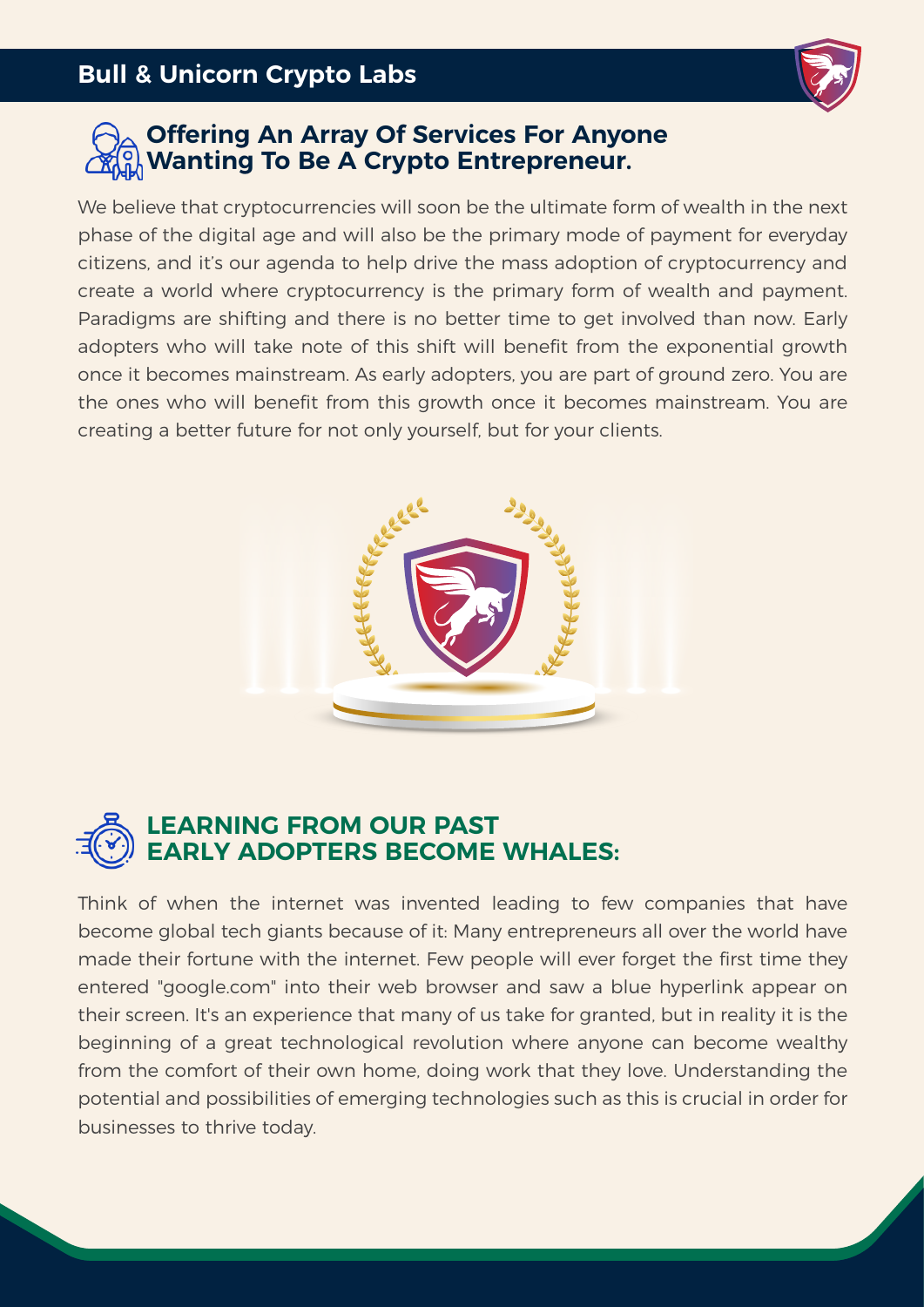#### **THE BUILDING BLOCKS FOR A SUCCESSFUL CRYPTO JOURNEY**



Although this ecosystem may seem daunting to a few due to disorganization and lack of information, Bull & Unicorn Crypto Labs is here to help companies navigate through their roadmap efficiently via the tools we provide and help them achieve their milestones swiftly. We believe that the blockchain community should actively support other projects to help them launch their ICO successfully. That is why our goal is to fulfill every founder's dream and help them to a great start in their crypto journey.

We want to be your partners who bring the strongest connections to the table after having founded multiple successful projects. The services on our platform help provide companies at the grassroots level with the tools they need to have a successful token launch, marketing it via global press releases, ads on websites and connecting them to the right kind of folks. This translates into the company amassing a huge community of everyday people and investors that trust and believe in their project.

## **UMBRELLA OF SERVICES**

We provide all the services required to make your cryptocurrency project a success. Our team of professionals not only includes coders, but copy writers, marketeers and other individuals who have been working in this space for a long time and are very well versed with what works.

#### **An invaluable community of investors, strategists, and in-house team**

Our network of investors, analysts, and believers are crucial to the success of any company. We do our best to connect companies with a community of like-minded individuals eager to learn about their project:

## **Your Very Own In-house Team Of Developers And Designers 01**

The most primary task of launching the token will be handled by our world class coders that have built robust and technically sound tokens taking care of the various tokenomics that the founders required. They are capable of handling all kinds of iterations that make your token the most unique one out there.

Correctly showcasing your idea to the audience is an imperative step and our team is equipped to help you establish that image and presence digitally. Designers available round the clock to help you craft a beautiful website that naturally flows over on all your social media pages as well. Getting that aspect right will ensure that users will instantly know your platform and resonate with it.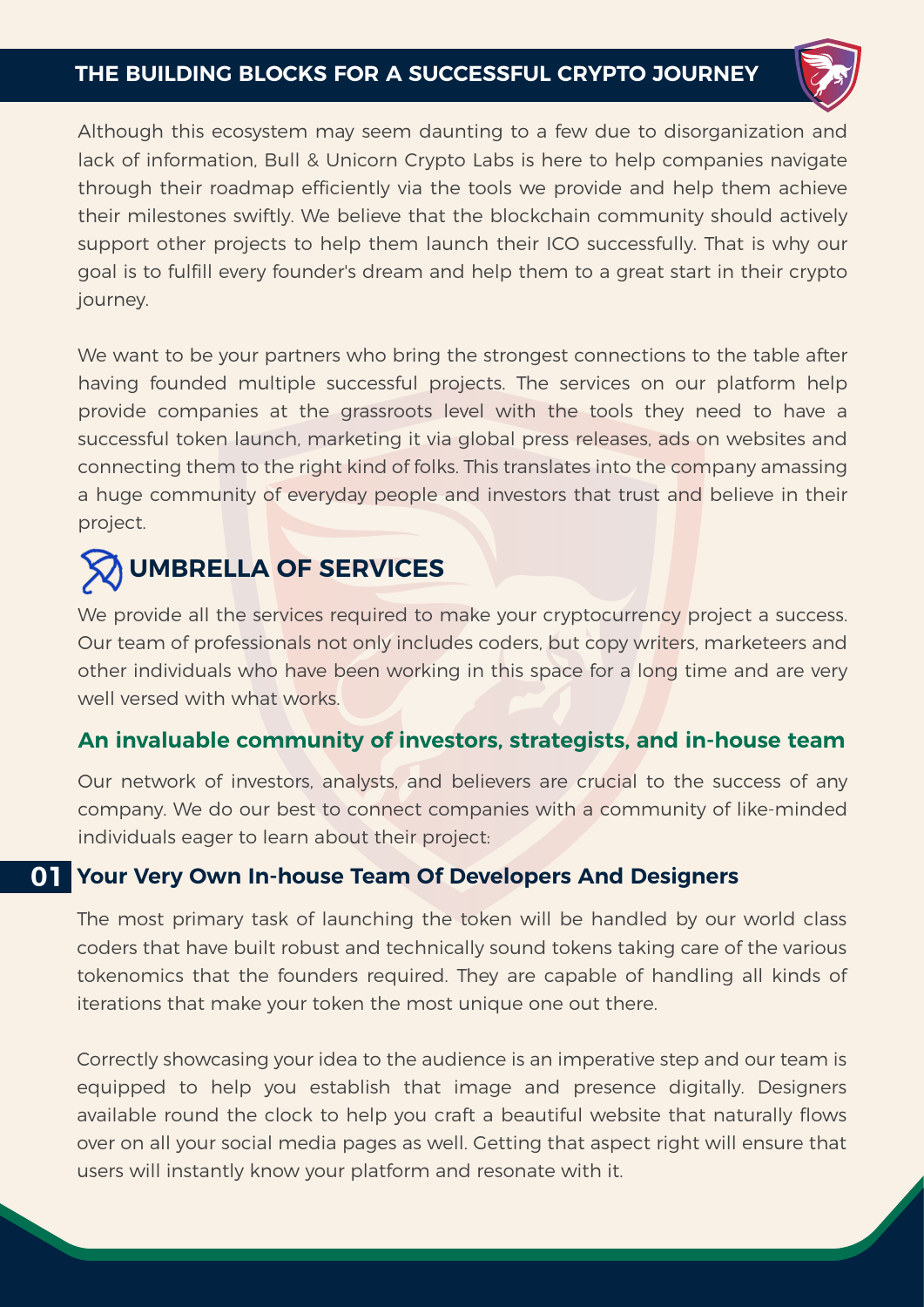#### **02 A Network That Will Kickstart Your Marketing Efforts**

The Blockchain community knows how to identify a strong project, and they should be your number one target when marketing your token. Because of this, our ICO solutions are developed with the latest and most sophisticated blockchain technology principles in mind. The result is a fast, scalable, and secure solution that is 100% ready for market. We deploy a customized strategy for every client, combining custom-made campaigns with the most innovative marketing solutions on the market.

#### **a. Ad Placements On Top, Reputable, Crypto Sites**

Top-tier ad placement on the most popular cryptocurrency websites is essential to the success of any ICO's marketing campaign. Our team has built solid relationships with these sites, allowing us to secure the best placements for our clients' campaigns. By getting listed on the most visited websites in the crypto world, your project will gain popularity with investors and web surfers alike, spearheading your project in the right direction.

#### **b. Global Press Releases And Influencer Network**

We know just the right words to let you launch with a bang. Through our worldwide network, we can spread awareness around your project and get people talking. The world is actually waiting for your blockchain project… they're just not aware of it yet! We'll have the privilege of working with famous bloggers and influencers with a huge following, to get your ICO the attention it deserves.

#### **c. Establishing Credibility To Your ICO**

Our team has established relationships with industry standard websites like CoinGecko and CoinMarketCap. With the backing of these credible websites, we can get your venture even more exposure and recognition from the fastest growing audience in the world…the cryptocurrency community.

#### **d. Listings On Various Call Groups**

To get the most results from your ICO, you should just focus on these three things: raising awareness about the ICO with a great pitch, getting investors to trust you, and getting them to like your project. But, how exactly does one go about it organically? Our call groups are an excellent way to make sure that you get exposure to crypto influencers who can boost your marketing campaign, where you can also share important information and make announcements to crypto investors who are always looking for the next big opportunity.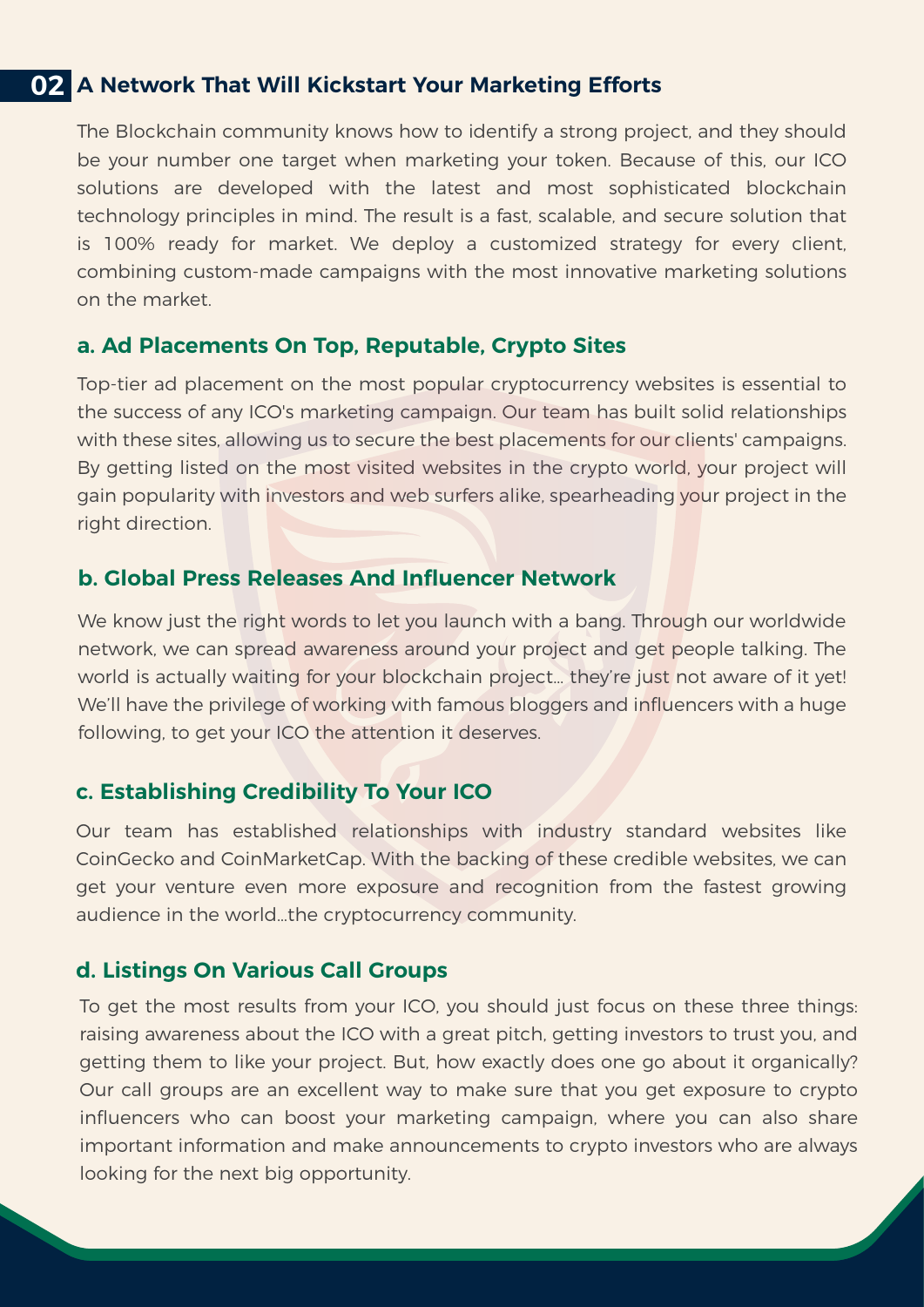## **03 The Right Brand Of Social Media Strategists And Market Makers**

A successful ICO is largely dependent on the community built and led behind it, but the crypto space is a demanding environment. That's why our strategists and market makers place long-term care for your community and will ensure every aspect of your project–from the tokenomics to the underlying technology and application–is explained in a way that makes sense for your market. They will build your coin's community and get it started on the right path so that your strategy can kick into high gear. This ensures that your coin gathers hype, as well as becomes attainable to new investors so that they too can participate and grow alongside you!

## **THE \$BNU TOKEN**



Our motto is to build the ultimate blockchain project launchpad that enables the development of incredible ideas and use cases into secure and scalable robust tokens, starting with our own. The Bull & Unicorn Crypto Labs Token (\$BNU) will be a community driven token backed by the strong desire of making a splash in the blockchain ecosystem and revolutionizing tech as we know it. This token is inspired by the volume of the cryptocurrency based projects on the block that are unaware of the right set of tactics needed in order to turn an idea into a reality.



## **TOKENOMICS**

The initial iteration of the BNU Token launched with a tradable token called \$BNU on the Binance Smart Chain (BSC) using the BEP-20 token standard. There's a buy tax of 6% (1% to Dev, 3% to Marketing, 2% to Liquidity) and a sell tax of 8% (1% to Dev, 4% to Marketing , 3% to Liquidity). \$BNU was initially minted with a supply of 1 trillion tokens with 18 decimal places.

No additional \$BNU tokens will ever be created. The existing \$BNU that are not burned will be interoperable with other blockchains in the near future. However, in the beginning, \$BNU will be issued from the airdrop wallet and community building wallet for the purposes of incentivizing people to buy the currency and join the community. It is understood that for a network to succeed, it must reach a critical mass number of users as fast as possible to attain high network value a la Metcalfe's Law. For this reason, high initial issuance via multiple airdrops as well as centralized control of the airdrop is seen as necessary in the tokenomics of \$BNU in the early phase of development and adoption, in order to incentivise early users and foster a very high rate of community growth. However, as the community size surpasses hundreds of thousands and millions of users both in terms of unique wallets and social media followers, the issuance rate will eventually drop to zero.